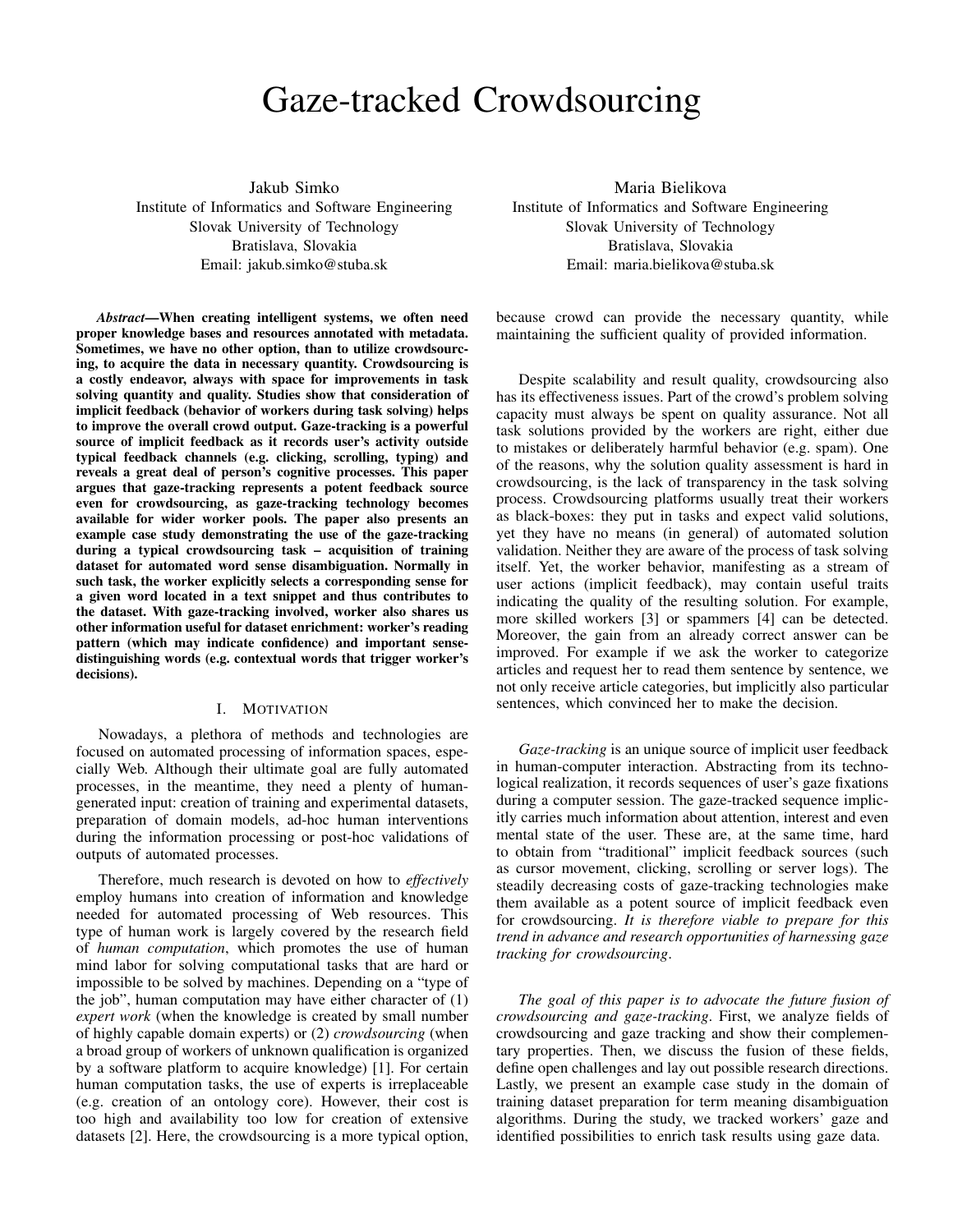#### II. TOWARDS SYNERGY BETWEEN HUMAN COMPUTATION AND GAZE-TRACKING

## *A. Crowdsourcing*

The crowdsourcing is useful for a wide spectrum of tasks, in which human computation is needed in large scale. These include creation of knowledge bases, preparation of training datasets (for automated text analysis, computer vision, etc.), mapping of geographical areas or civic activism [5]. At the same time, crowdsourcing comes in a variety of forms and can be classified from multiple perspectives [6]. These include composition of the crowd, motivation and recruitment schemes, task decomposition and distribution, quality assurance or abuse prevention. Typically, generic crowdsourcing platforms (such as Amazon Mechanical Turk or CrowdFlower) are used to convey tasks to workers, who are recruited from general Web users and motivated to participate by micropayments for each solved task.

One of the drawbacks of generic crowdsourcing platforms is the lack of implicit feedback acquisition from the workers. Although workers deliver their task solutions (correctness of which can be evaluated by other workers), the process of task solving itself remains obscured. It is possible to record user actions such as clicks, scrolling or keypressing in the work environment, however, this is mostly not enough to uncover cognitive processes of the worker. For example, using "traditional" feedback actions, we can track, when the worker was stuck on a particular question in a questionnaire (indicated by a long time that passed since previous question was answered). But without additional information, we cannot say whether it was due to difficulty of the question, fatigue of the worker or due to the fact that the worker took a break or was disturbed.

Several studies show us, how more implicit feedback from users can help to improve the crowdsourcing's effectiveness. In their study [4], Chen et al. detected spammers in community question answering systems. A fraud type, common for these systems, is when spammers try to place recommendations on commercial products into answers against interests of the community. Chen et al. detect these users by analyzing their behavior: repetition of similar posts, non-authentic voting for their own answers or use of same sentence constructions.

In another study [3], Rzeszotarski and Kittur introduced a general method for tracking of the worker behaviour through low level user actions (clicks, cursor movements, scrolling, keypressing). Authors took streams of these actions, mapped them to quality metrics (e.g. accuracy, understandability) of respective task solutions and trained models for predicting these metrics. They evaluated this method on content classification, generation and comprehension tasks.

Analyzing the current state-of-the-art in crowdsourcing quality management, we conclude that *analysis of implicit worker feedback, harvested during crowd-task solving, possitively contributes to the effectiveness of the crowdsourcing processes*.

## *B. Gaze-tracking*

The gaze-tracking is not new – first automated approaches started to appear almost seventy decades ago and were implemented by various technological means (including special "pointy" contact lenses or measurement of electrical potential of eye movements). Today, the most widespread technique of eye-tracking (on which the gaze-tracking builds) is based on non-invasive analysis of reflection of infrared rays, projected on the eyes [7].

Despite not being new, the use of gaze-tracking has long been limited to limited-scale lab work. This had several reasons: technology costs (not only of tracking hardware, but also data analysis software), weak portability, specific environment requirements and overall difficulty of using of the technology. Yet, the today's technological advances gradually improve all of these aspects. The price of the technology is dropping<sup>1</sup>, devices become portable and robust and their driving software easier to use. Vendors are competing and some of them already declared the will to deliver gaze-tracking as built-in a technology into computing devices. We can therefore expect a wider penetration of this technology and its breakout outside the labs, into business and retail.

The gaze-tracking is used in many research and practical areas, in which implicit feedback from people is of interest. In marketing, gaze-tracking is used to measure interest of a viewer in specific regions of advertisement graphics. In humancomputer interface design, a detection of confusing interface sections and scenarios, is supported by "gaze plots" [8]. In such use cases, qualitative, small-scale studies are typical, with gaze-tracking as one of many sources of feedback from experiment participants (others being, for example, loud thinking or decision analysis). An essential role in qualitative studies is played by human analysts, who must be exprienced-enough to interpret the individual feedback action streams.

Even the "manual" (qualitative) analysis of gaze data must be supported by automated preprocessing – for aggregation and visualization. Mostly used visualizations include heat maps, which show the aggregated interest of participants in certain object in the interface, and gaze plots, which display the sequences of participant's gaze fixations and saccades (movements between fixations). These visualizations are widely used, but sometimes, more specific ones are needed. One such was created by Rakoczi and Pohl, who analyzed pathological behaviour of students in online learning system [9].

With wider penetration of gaze-tracking technologies in the future, the qualitative approach, where each user-session is manually examined by a human examinator, would not scale. Some research was already undertook to explore the quantitative approaches. For example Pan et al. studied behaviour of people on web pages using only quantitative aggregations (study with 30 participants) [10].

Much research attention in automated (quantitative) processing of gaze data, is devoted towards *text reading* (i.e. what exactly and when the user reads). Primary issue that is being solved, is the actual transformation of the raw gaze data sequence (usually a sequence of timespans coupled with screen coordinates) into a sequence of fixations on text objects (letters, words, sentences). This non-trivial task suffers especially from insufficient accuracy of gaze tracking hardware or its imperfect calibration. In his gaze-based text-reading, quantitative analysis framework, Martinez-Gomez [11] used the text itself for

<sup>1</sup>http://www.economist.com/news/technology-quarterly/21567195 computer-interfaces-ability-determine-location-persons-gaze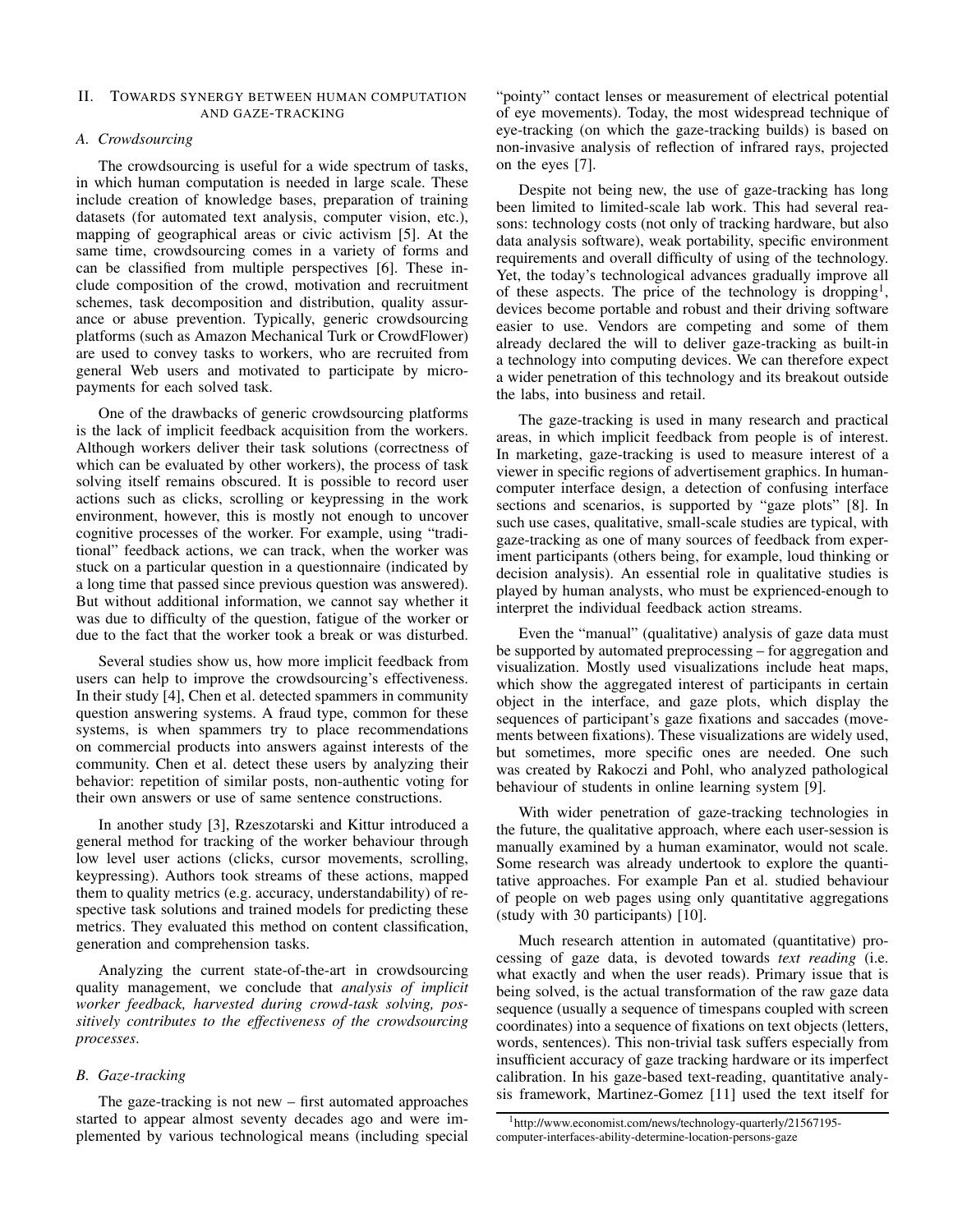help: using information about center positions of the words in text (on which the fixations are usually focused) and lengths of words (which correlate with lengths of fixations), he was able to confront expected sequences with measured ones and thus overcome the systematic measurement bias.

Once the reading sequence is known on the lexical level, it can be utilized further. Martinez-Gomez et al [12] used their framework for identification of those sequences of texts, which are comparatively harder to read (regardless of the reason), by identifying snippets which were read repeatedly, or on which the readers got regularly "stuck". Other study [13], of Xu et al., focused on text summarization. Based on the reading sequences (which apart from the actual order of words read contained also the lengths of fixations on the words), the authors computed an aggregated gaze "intensity" for each word of the document and propagated this intensity to other words according to their semantic relatedness. Next, they aggregated the intensities per sequence, sorted them and created the summarization from the top-ones.

Another domain for utilizing of the automated gazetracking analysis is personalized Web. Buscher et al. [14] used the gaze data and text analysis for acquisition of information on short-term context (interests) of the web users and used it for expansion of their search queries. Their method extracts keywords from the web search result snippets to build shortterm user model, but only from the snippets, on which the user was "gazing" the most (taking the fixation time and repetition into account). Gaze-tracking can also help in assessing longterm Web user interests, which are typically used for recommendation. In another study, Xu et al. [15] gaze-tracked the users for some time and estimated their interests (used later for content recommendation) according to reading of texts, video watching and interest in advertisement objects.

Last but not least, the gaze-tracking (eye-tracking in general) can help to determine the mental state of the observee (as was shown by McDonald, the cognitive state of the human is reflected in eye's gaze and movements [16]). Practical implications of this can be found, for example in technology enhanced learning, where empathetic software agents intervene upon detection of problematic states of students [17].

None of the examples of quantitative analysis of gaze data we listed, was designed as a crowdsourcing task, yet many of the approaches are naturally close to it (in various aspects).

## *C. Fusion into a new field*

The number of gaze-tracking applications for gathering of implicit feedback encourages its use also in crowdsourcing scenarios. Many existing gaze-tracking applications already resemble tasks typical for mass human computation. For example, the mentioned text summarization typically needs to be done manually during creation of training samples for machine learning algorithms. Such manual task is tedious, but using gaze-tracking in a scenario similar to work of Xu et al. [13], the work could be done faster and with more comfort for the worker. Similar opportunities can be found in other typical crowd tasks, such as multimedia resource tagging. For example, in the image tagging scenario, where worker's task is to identify objects depicted in the images using tags, we can utilize the gaze data to guess additional information, e.g. where exactly in the images the objects are depicted.

There are also other tasks, in which gaze data are analysed mostly manually, for example user experience studies or evaluation of marketing resources. These too can potentially be redesigned towards more automation and quantitative evaluation, if enough users can be gaze-tracked.

From an optimistic viewpoint it seems that only obstacle left is the still small penetration of the eye-tracking hardware, which will, however, gradually become less of a problem.

Yet, as a completely new discipline is opening, new challenges lie ahead and we should be preparing for them already. We should create new methods that utilize gazetracking in crowdsourcing scenarios and evaluate them, at least in laboratory conditions (one example study is presented in this paper). The new field will gradually develop its own fundamentals, challenges and questions, as more and more approaches will be created. We expect some of the open questions to be of the following:

*Method of task design.* How will a typical approach of designing the gaze-tracked crowd task look like? Although we cannot rule out genuinely new task designs (which may be brought in by new technological options), we expect that currently, the most natural way of designing gaze-tracked tasks leads through modifications of existing regular crowdsourcing tasks. *We should systematically re-think our crowd task designs and identify those, where additional gaze information can help in improving quality of the task solutions*.

*Task types.* What types of tasks can benefit most from gaze tracking? We see no prior limitations except technical ones: the worker must have the means for properly setting up the eye-tracking environment (which, for example, greatly limits tasks designed for mobile platforms). However, we see application of gaze-tracking for certain task types as more straightforward than other. For example: image categorization, text reading or resource annotation. These are tasks, where workers spent a great portion of their time by studying visual stimuli, during which we don't have any means of tracking his behavior – except the gaze-tracking. On the other hand, we see less oportunities in tasks, that are not so dependent on visual stimuli, for example survey question answering or creative tasks (e.g. image drawing contests).

*Specificity of the approach.* Are there any universally applicable task design schemes we can use? Each task design will probably have to be unique for the particular problem it tries to solve (just as in any other field). We also expect the task designs be narrow, because semantic interpretation of gaze data strongly depends on the case. Often, gaze data are hard to be interpreted even by humans (not mentioning algorithms), even if the task (e.g. interface the user is working with) is even moderately complex.

On the other hand, we also see some principles, which may potentially be more broadly applicable. For example, it is useful to know, in what general mood is the worker. Is he nervous, stressed, discomforted, focused or relaxed? Knowledge about this may serve as useful predictor in taskresult quality assessment. And, eye-tracking technology can greatly help with measurement of these factors (for example,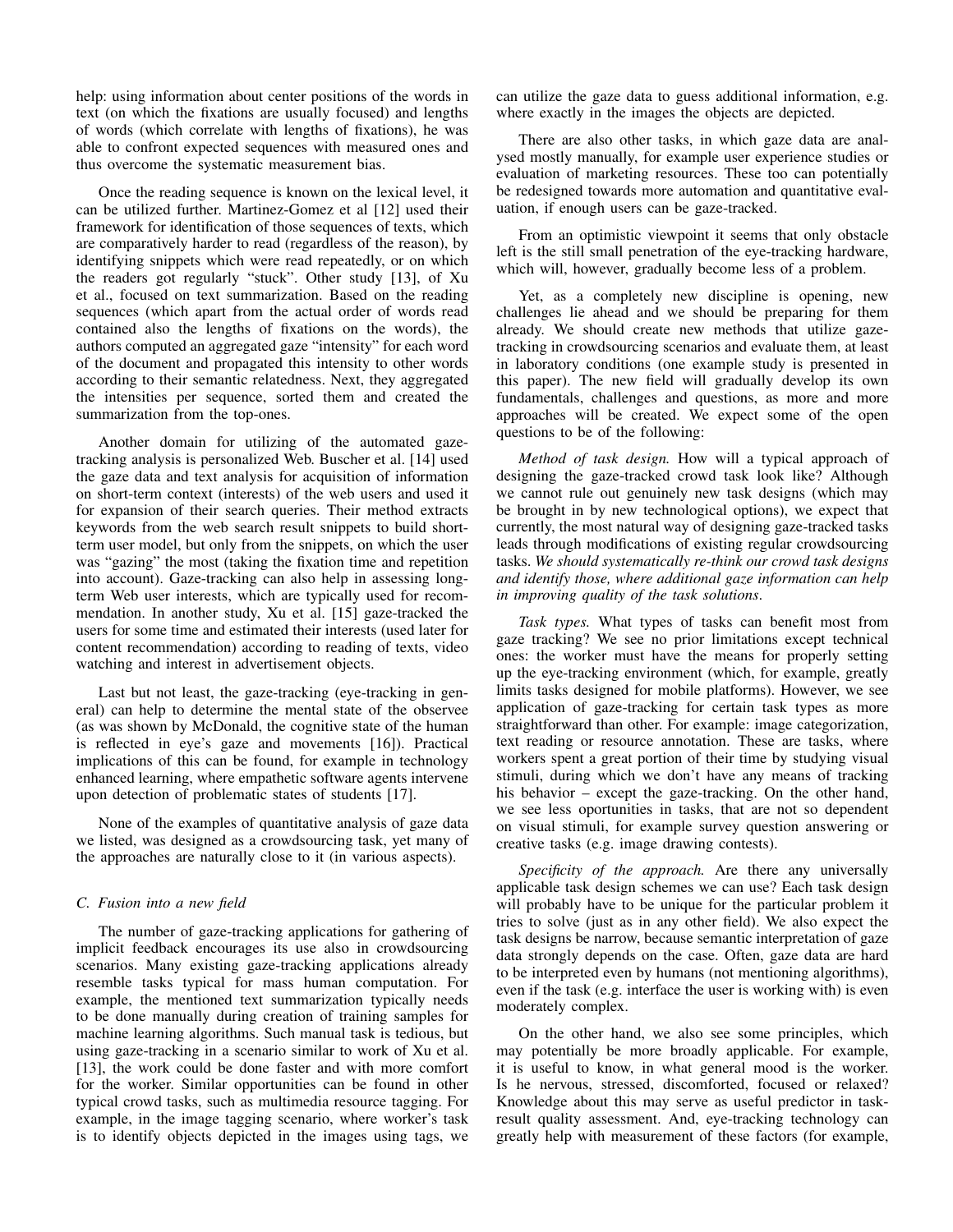pupila dilatation, which is an eye metric commonly available on eye trackers, is directly connected to person's excitement).

*Diagnostic vs. interactive system.* According to Duchowski [18], systems utilizing gaze-tracking can be split into two categories: (1) diagnostic (in which gaze tracking does not directly influence the user's activities, is only measured and the data are analyzed post-hoc) and (2) interactive (in which user directly controls the application through his gaze). The gaze-tracked crowdsourcing systems inherit this dichotomy. The diagnostic paradigm is more straightforward (consider all the previous examples and the modificatory task design philosophy we advocate). On the other hand, interactive approach offers a great potential in improving ergonomy of tedious crowdsourcing tasks. For example, in an user interface of a classification task, selection of a particular category by gaze may be faster than selection using pointing device.

## III. CASE STUDY: WORD SENSE DISAMBIGUATION

To demonstrate the potential of gaze-tracking support for crowdsourcing, we conducted a qualitative study in a typical crowdsourcing domain: a dataset preparation. In automated text processing, the *word sense disambiguation* is an essential step. It often involves machine learning, trained by extensive datasets which need to be created by humans in crowdsourcing scenarios [19]. A training set is typically a set of triples  $(w_t, \bar{c}, s)$  where  $w_t$  denotes the task word, sense of which should be determined,  $\bar{c} = (w_1, w_2, ..., w_n)$  denotes a vector of words that represent the snippet in which  $w_t$  is placed and  $s \in S_t$  denotes the actual sense that should be predicted for given  $w_t$  and  $\bar{c}$ . The worker's task is defined simply: read (skim) through a given snippet of text  $(\bar{c})$  and for the given  $w_t$  select the corresponding s from  $S_t$  (which denotes possible senses for the word  $w_t$ ).

Our research question was to explore *whether the gazetracking of workers during word disambiguation task solving can disclose useful information that can improve the task output.* More specifically, we postulated that for each example, a subvector  $\bar{c}_d \subset \bar{c}$  of the context vector exists, in which all words have relatively high sense distinguishing value when related to the examined  $w_t$  (e.g. they are semantically related to the sense s). We hypothesized that the words from  $\bar{c}_d$  will convince the workers to stop reading the snippets and make their decisions immediately. Such behavior can be gaze-tracked and  $\bar{c}_d$  words disclosed. Consequently, these "important" words would receive more weight in the resulting training set.

Five participants in our study were assigned with the same task: to identify the sense of a single word ("president") in 10 different contexts (which were snippets few sentences long). There were 3 possible senses available (head of a company, head of state and U.S. president). We used random examples from SemEval2 dataset, used specifically for sense disambiguation experiments [19]. All participants consecutively went through all 10 tasks. Tasks were presented on slides and participants answered them verbally. We have also encouraged the participants to think aloud and share their thoughts about the solving process. Throughout the experiment, the participants were gaze-tracked using Tobii X2-30 device<sup>2</sup>.

In either case, ask yourself whether you have become better informed on the issues under protest by watching the act of civil disobedience. If you have not, it is probable that a thorough airing of the dispute by calm and rational debate would have been the better course. Mr. Agnew was vice president of the U.S. from 1969 until he resigned in 1973.

1. Chairperson, chairman, chairwoman, prexy - the executive officer

- 2. The chief executive of a republic
- 3. President of the United States

Fig. 1. Example of gaze-tracked disambiguation task for word "president". The sense distinguishing word "U.S." received much worker gaze attention.

Together, the participants commenced 50 sense assignments, making 5 individual errors. By applying a majority vote, 9 of 10 examples were assigned correctly (which was in line with experiments of Snow et al [19], who previously tested the crowd performance on the same task and data).

We manually evaluated the gaze data (using video-replay gaze-plot and heatmap visualizations). First, we sought for words the participants looked lastly prior to making their (verbal) decision about a particular snippet. In 54% of cases, the participants made their last gaze fixations on one of the "sense distinguishing words" found in  $\bar{c}_d$  (which we manually assessed prior to the experiment). In rest of the cases, the participants either read the snippet all to the end (27%) or stopped on words not from  $\bar{c}_d$  (19%). From this, we conclude, that apart from gaining the primary result of the crowdassignment (i.e. correct picking of s), we can, to some extent, identify sense distinguishing words (provided we have an algorithmic tool for identifying the "lastly read words") and use this knowledge to further enrich the dataset.

The a posterior analysis of gaze data has furthermore disclosed other behavioral patterns. The participants used two strategies of reading of the snippets. 3 of them have properly read from the beginning, either to the end or to the moment they found a strong enough "sense distinguishing word". Rest of the participants preferred fast text skimming (starting not necessarily from the beginning of the snippet, but rather in close proximity to the task word  $w_t$ ). They only resorted to "proper reading" when they were unsure about their answer. Repeated reading also occurred with "proper readers", especially with examples that were hard to solve (as reported by participants). This was most obvious in the only wrongly evaluated case (where 3 participants chose incorrect s). This finding is also useful for gaze-tracked crowdsourcing: by detecting repeated snippet reading, we may track the confidence of workers about their answers.

## IV. LOOKING AHEAD

We believe that pricing trends in gaze-tracking technologies will soon open up a joint research area of gaze-tracking in

<sup>2</sup>http://www.tobii.com/en/eye-tracking-research/global/